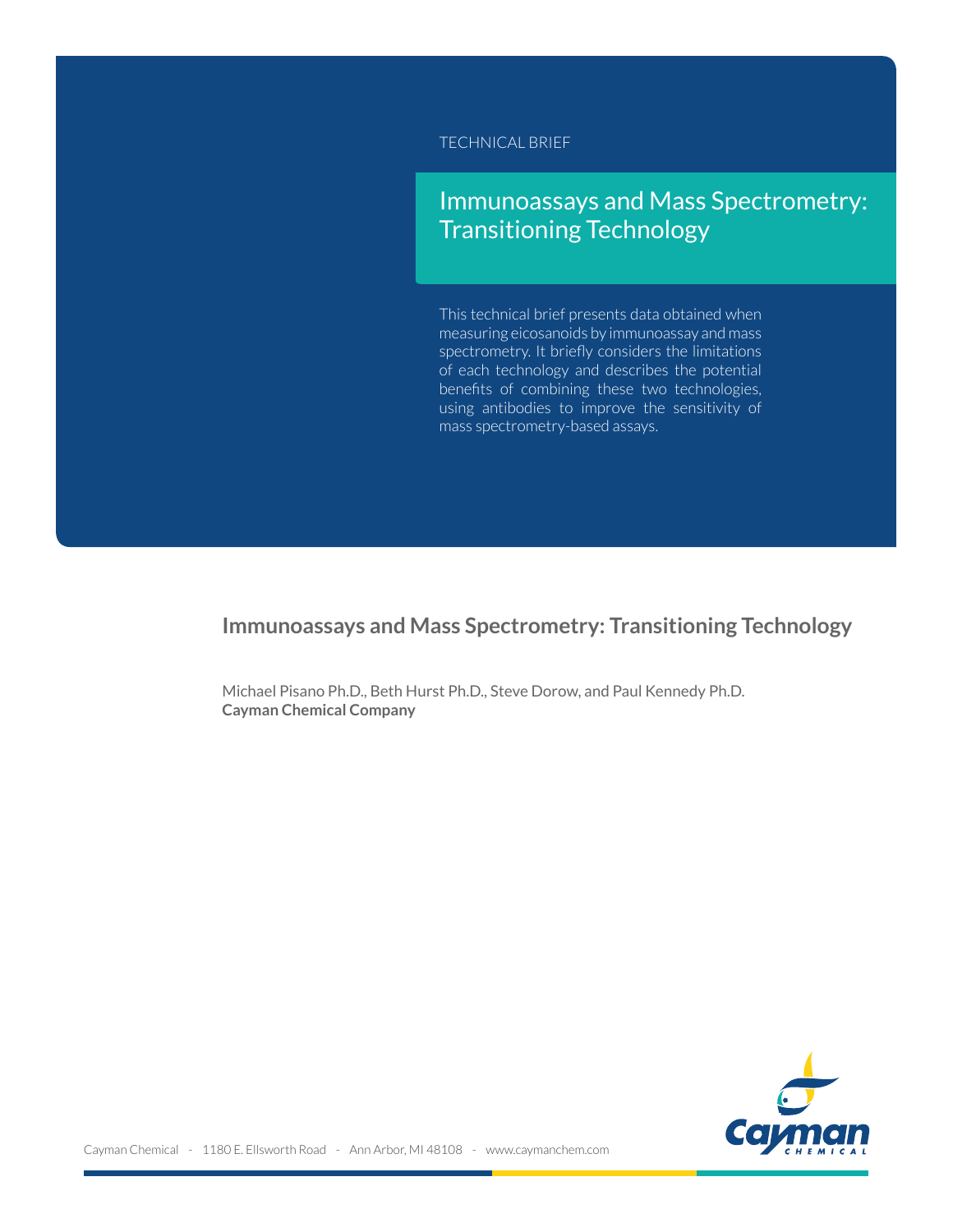#### **BACKGROUND**

Immunoassays, such as enzyme-linked immunosorbent assays (ELISAs), rely on the specificity of the antibodyantigen interaction for the detection and quantification of biomolecules of interest. It has recently come into the spotlight that poorly characterized antibodies have given rise to erroneous results in the research community (and in some cases, clinical labs). It is also known that structurally related molecules or interferents can alter binding of the analyte of interest with well characterized antibodies causing misleadingly high or low (incorrect) results. This has created a challenge for researchers quantifying small molecules and biomolecules such as eicosanoids, proteins, and peptides in biological samples.

Researchers and clinicians alike are now turning to mass spectrometry (MS) as an alternative analytical technique because of its potential advantages over ELISA-based methods. MS offers an inherent specificity advantage as well as multiplexing capabilities, albeit with significant start-up costs. The value of rapidly quantifying multiple targets simultaneously with accuracy and certainty makes MS an increasingly popular method of choice.

Regardless of the assay that is chosen, it is also important to understand the limitations of the methods being used within the context of the experiment or study. It is important that the assay is tested and validated in the relevant matrices to avoid irreproducibility and inaccuracy.

#### **ELISA**

ELISAs are plate-based immunoassays used to detect and quantify analytes of interest (proteins, peptides, hormones, *etc*.) in biological matrices. This technology combines the specific interaction between an antigen and an immobilized antibody with detection using reporter enzymes to quantify molecules of interest. There are two types of ELISAs, competitive and sandwich.

Competitive ELISAs are most commonly used to measure small molecules (*i.e.*, lipids, hormones, and small peptides). They are based on the competition between the analyte of interest and an enzyme-conjugated version of the same analyte (the tracer) for a limited number of specific antibody binding sites. The amount of tracer that binds to the antibody is inversely proportional to the concentration of the analyte in the sample (Figure 1).

Sandwich ELISAs are suitable for proteins and peptides greater than 20 amino acids in length. This assay format involves two antibodies that "sandwich" the analyte of interest between them. A specific capture antibody coats the assay plate (immobilized), the analyte of interest binds to the capture antibody, and a detection antibody is added to the well. The amount of analyte present is directly proportional to the amount of detection antibody, which is typically quantified by its enzyme conjugate (Figure 1).



**Figure 1 –** ELISAs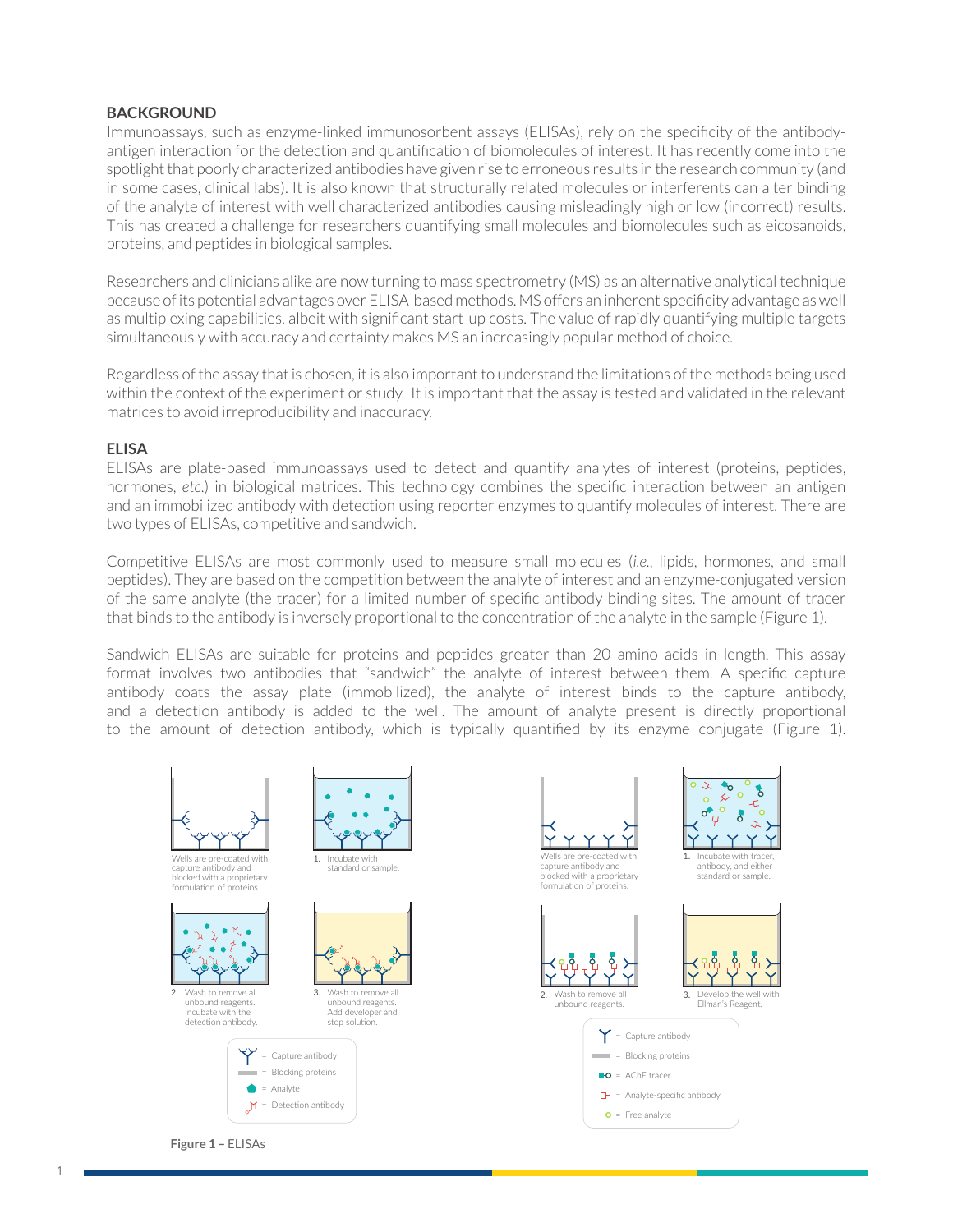Quantification in ELISA is obtained by comparing the amount of detection antibody that is bound (measured in optical density) to unknown samples with the amount of detection antibody that is bound to known quantities of the analyte that has been used to prepare a standard curve (Figure 2). This is most often the analyte of interest being detected and measured in the assay.



Figure 2 - Example ELISA Standard Curve  $\Gamma$  is the concentration of concentrations  $\Gamma$  is a concentration or  $\Gamma$  .

## matching the samples of the samples of the study. Stable **in the stable of the stable of the stable of the stable of the stable of the stable of the stable of the stable of the stable of the stable of the stable of the sta**

Mass spectrometry is an analytical technique that enables the identification and quantification of known and unknown compounds and biomolecules by revealing their structural and chemical properties. MS measures the mass-to-charge ratio (m/z) and abundance of gas-phase ions. Most MS is now performed with a measures the mass-to-charge ratio (m/z) and abundance or gas-phase ions. Most MD is now performed with a<br>chromatographic separation of the sample prior to the mass analyzer and utilizes tandem MS (MS/MS). In liquid chromatographic separation of the sample prior to the mass analyzer and dunzes tandem his (his/his/hinging<br>chromatography-tandem mass spectrometry (LC-MS/MS), precursor ions that are analyzed in the first mass analyzer (MS1) are fragmented by one of a number of methods of dissociation (or fragmentation) in a collision cell. All resultant product ions (or transitions) are then analyzed in a second mass analyzer (MS2) and collected in the detector. LC-MS/MS is most commonly used for identity confirmation and quantification (Figure 3).



Figure 3 – LC-MS/MS Schematic

Targeted MS/MS, also known as selected reaction monitoring (SRM), is the mode of MS that is most equivalent **FIGURE** to ELISA in that it is used for the detection and quantification of known analytes in biological samples. SRM is a targeted assay with high sensitivity and absolute specificity that allows one to detect and quantify analytes (small molecules, lipids, proteins, peptides, and other biomolecules) of interest. When this assay is multiplexed (used for multiple analytes in a single analysis), it is known as multiple reaction monitoring (MRM).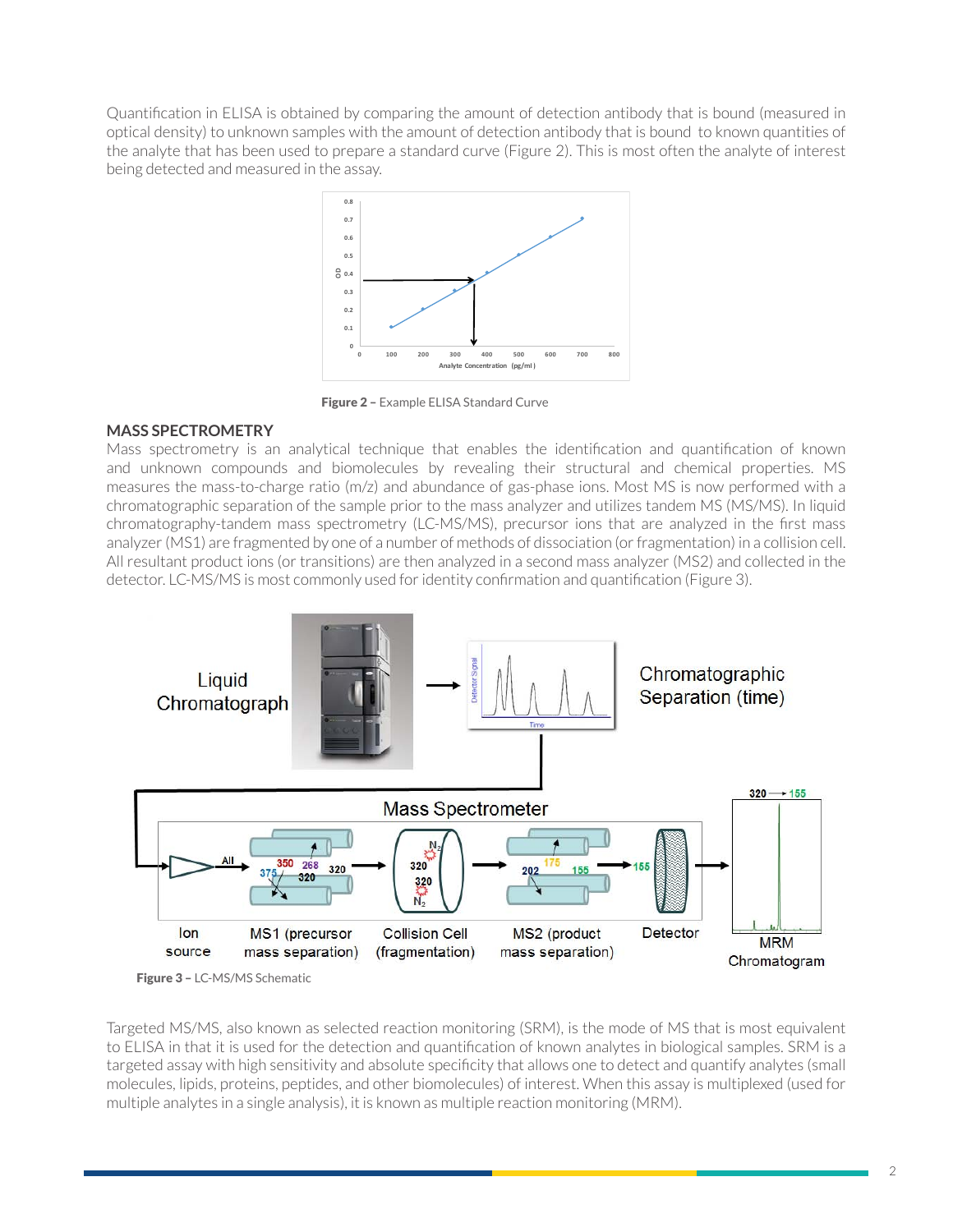MRM assays have high multiplexing capability. For example, an MRM assay can be set to monitor as many as 50 to 100 (or more with sophisticated methods) analytes in a single assay. These assays can provide relative or absolute measurement of the selected analytes. Relative measurements are accomplished by comparing the same precursor and transitions between samples. Absolute measurements can be obtained with external calibrators and internal standards (ISs). An external calibration curve of known concentrations is generated for each analyte in buffer or relevant matrix matching the samples in the particular study. Stable isotopically-labeled IS are added directly to the sample in known quantities. The labeled (synthetic) and unlabeled (native) compounds have the same physicochemical properties but are isotopically distinct, differing by a known mass, and therefore can be easily distinguished in the mass spectrometer. IS calibration is typically required for accurate quantitation in MS due to processing variability between samples and matrix derived interferences that affect ionization. The IS elutes at the same retention time as the endogenous form of the analyte and its ionization in matrix is identical. The resulting ratio of analyte to IS in each sample allows for accurate quantification.

### **EICOSANOID MEASUREMENTS BY ELISA AND LC-MS/MS**

To compare the capabilities of ELISA and LC-MS/MS, measurements of seven primary eicosanoids in relevant biological matrices were performed. Prostaglandin E<sub>2</sub> (PGE<sub>2</sub>), leukotriene C<sub>4</sub> (LTC<sub>4</sub>), 6-keto prostaglandin F<sub>1a</sub> (6-keto PGF $_{\rm 1a}$ ), thromboxane B $_{\rm 2}$  (TXB $_{\rm 2}$ ), prostaglandin F $_{\rm 2a}$  (PGF $_{\rm 2a}$ ), leukotriene B $_{\rm 4}$  (LTB $_{\rm 4}$ ), and prostaglandin D $_{\rm 2}$ (PGD<sub>2</sub>) were measured in conditioned media, mouse liver, and lung employing ELISA and LC-MS/MS methods.

### **METHODS**

Conditioned media samples were prepared according to Hong, J. *et al.* Carcinogenesis **25(9)**:1671-1679. Briefly, RAW 264.7 (mouse leukemic monocyte macrophage cell line) cells were plated at a concentration of 1.6 x 10<sup>6</sup> cells/well on 6-well plates in DMEM containing 10% FBS plus penicillin and streptomycin. After 24 hours, the growth medium was replaced with serum-free DMEM. Cells were incubated overnight and the media was replaced with fresh serum-free DMEM containing 2 µg/ml lipopolysaccharide (LPS) or vehicle. The conditioned media was collected after an 18 hour incubation and centrifuged at 10,000 x g for 10 minutes. The media was transferred to a clean tube, snap frozen, and stored at -80°C until used.

Tissue homogenates were prepared as follows: 100 mg mouse lung or liver was homogenized in a Precellys® Evolution tissue homogenizer in 1 ml 0.1 M potassium phosphate, 10 mM EDTA, to give 10 µM indomethacin, pH 7.0. Each tissue homogenate was added to four volumes of ice-cold acetone and kept at -20°C for at least 20 minutes. The samples were centrifuged to pellet the debris [and proteins]. The clarified supernatants were transferred to clean tubes. Approximately 20% of each sample was reserved for LC-MS/MS analysis and the remainder was dried under a stream of nitrogen for use in the ELISAs.

The ELISA kits used in this study were from Cayman Chemical: Leukotriene  $C_4$  ELISA Kit (Item No. 501070), a Leukotriene B<sub>4</sub> ELISA Kit, Prostaglandin D<sub>2</sub> ELISA Kit (Item No. 512031), Prostaglandin E<sub>2</sub> ELISA Kit - Monoclonal (Item No. 514010), Prostaglandin F<sub>2a</sub> ELISA Kit (Item No. 516011), 6-keto Prostaglandin F<sub>1a</sub> ELISA Kit (Item No. 515211), and Thromboxane B $_{\rm 2}$  ELISA Kit (Item No. 501020).

The conditioned media samples were thawed on ice. Each sample was assayed in triplicate wells at three dilutions (diluted in DMEM). The standards were prepared with DMEM and run to generate standard curves according to each specific ELISA kit instructions for use (IFU).

The dried clarified tissue supernatants were resuspended in 0.8 ml ELISA Buffer (supplied with the kits). Each sample was assayed in triplicate wells at three dilutions (diluted in ELISA Buffer). The standards were prepared with ELISA buffer and run to generate standard curves according to each specific ELISA kit IFU.

Each ELISA assay was run according to its IFU and followed the general protocol shown in Figure 4 and plate layout shown in Figure 5.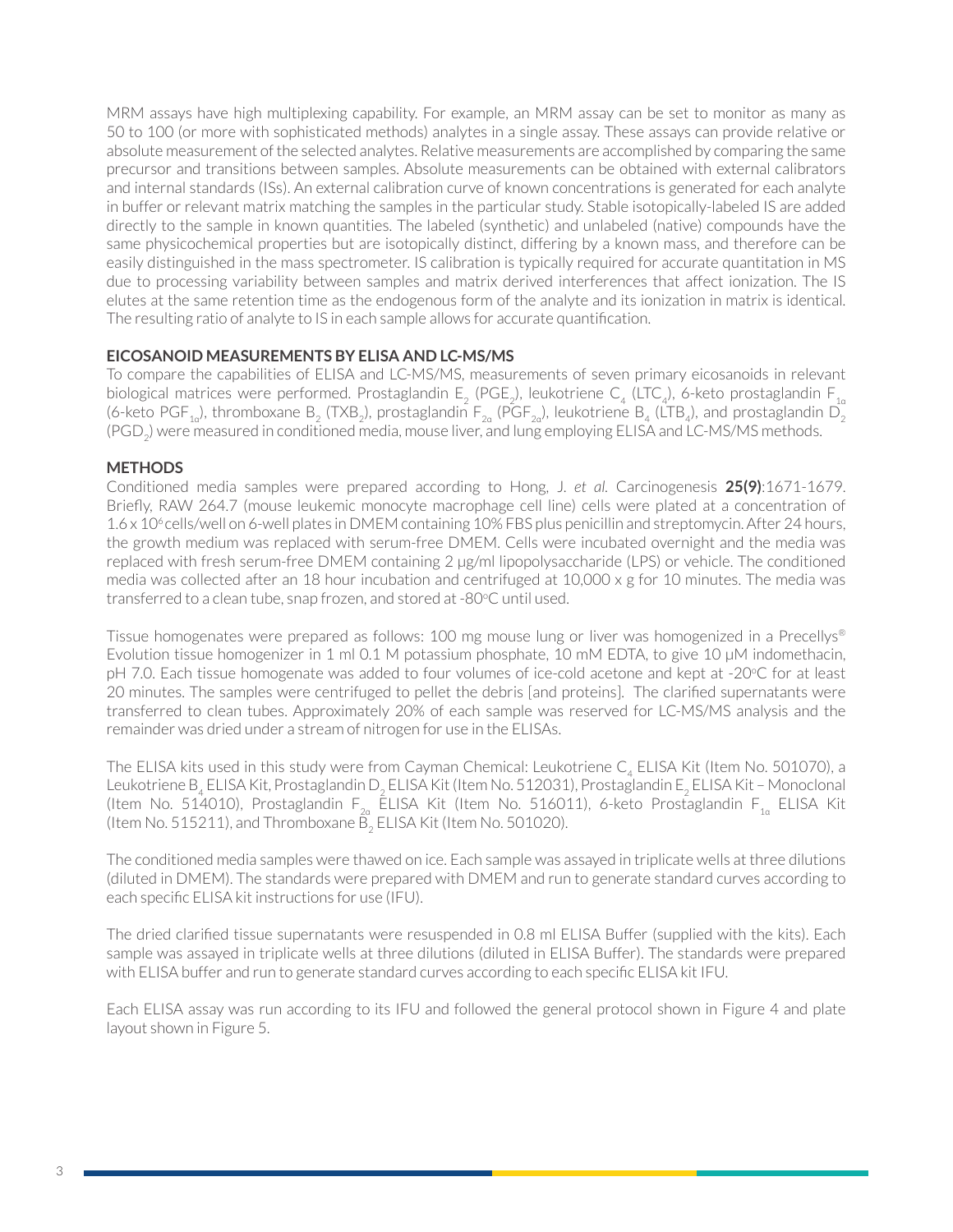| <b>Step</b>     | Reagent                                                                        | <b>Blank</b> | Total<br><b>Activity</b> | <b>Non-Specific</b><br><b>Binding</b> | $B_0$       | Standard/Sample |  |
|-----------------|--------------------------------------------------------------------------------|--------------|--------------------------|---------------------------------------|-------------|-----------------|--|
| Add<br>Reagents | <b>ELISA Buffer</b>                                                            |              |                          | $100 \mu$                             | $50 \mu$    |                 |  |
|                 | Standard/Sample                                                                |              |                          |                                       |             | $50 \mu$        |  |
|                 | Tracer                                                                         | --           |                          | $50 \mu$                              | $50 \mu$    | $50 \mu$        |  |
|                 | Antibody                                                                       |              |                          |                                       | $50 \mu$    | $50 \mu$        |  |
| <b>Incubate</b> | Cover plate and incubate overnight or two hours $-$ assay specific             |              |                          |                                       |             |                 |  |
| Wash            | Rinse all wells 5 times with Wash Buffer                                       |              |                          |                                       |             |                 |  |
| Add<br>Reagents | Tracer                                                                         |              | 5 µl                     |                                       |             |                 |  |
|                 | Ellman's Reagent                                                               | $200 \mu$    | $200 \mu l$              | $200 \mu$                             | $200 \mu l$ | $200 \mu l$     |  |
| Incubate        | Cover plate and incubate 60-90 minutes at room temperature with gentle shaking |              |                          |                                       |             |                 |  |
| Read            | Wavelength between 405-420 nm                                                  |              |                          |                                       |             |                 |  |

Figure 4 – General ELISA Protocol



Figure 5 – Plate Map for ELISAs

The LC-MS/MS methods employed in this study were developed and optimized at Cayman Chemical and analyzed on a Waters ACQUITY UPLC® and Waters Xevo TQD triple quadrupole mass spectrometer. The conditioned media samples were thawed on ice. The vehicle treated samples were prepared by mixing 100 µl of each sample, 200 µl H<sub>2</sub>O, and 100  $\mu$  blank methanol. The LPS-treated samples were prepared by mixing 100 proreaction mpic, 200 prings, and 100 µ blank methanol. The Er 3-treated sample had to be undted 100-lold (10 µl Er 3-treated sample,<br>990 µl methanol) in order to bring the levels of PGD<sub>2</sub> into the working range of the assay (empirically determined). The LPS-treated samples were prepared by mixing 100  $\mu$ l methanolic diluted LPS-treated sample, 200  $\mu$ l H<sub>2</sub>O, and 100 µl DMEM. Calibrators were prepared by mixing 100 µl methanolic calibrators (8 calibrators spanning 0.1-50 ng/ml), 200 µl H<sub>2</sub>O, and 100 µl DMEM. 25 µl of IS solution (25 ng/ml) was added to each sample, calibrator, and blank and mixed well. The DIGIT CITY CHANGE WERE STUDY ON THE STUDY OF THE STUDY OF THE STUDY OF THE STUDY OF THE STUDY OF THE STUDY OF THE STUDY OF THE STUDY OF THE STUDY OF THE STUDY OF THE STUDY OF THE STUDY OF THE STUDY OF THE STUDY OF THE 990 µl methanol) in order to bring the levels of PGD<sub>2</sub> into the working range of the assay (e

Prior to injection, the samples were subjected to solid-phase extraction (SPE) on Waters MAX µElution plates. The plates were first conditioned with 100% ACN followed by 25% ACN in H<sub>2</sub>O. The samples were loaded onto plates, and the plates were washed with 25% ACN in H<sub>2</sub>O and washed again with 100% ACN. Trapping solution (proprietary formulation) was added to the collection plate, and the samples were eluted with 25  $\mu$ l of 50:50 ACN:IPA and 5% formic acid onto the collection plate. The plate layout is shown in Figure 6.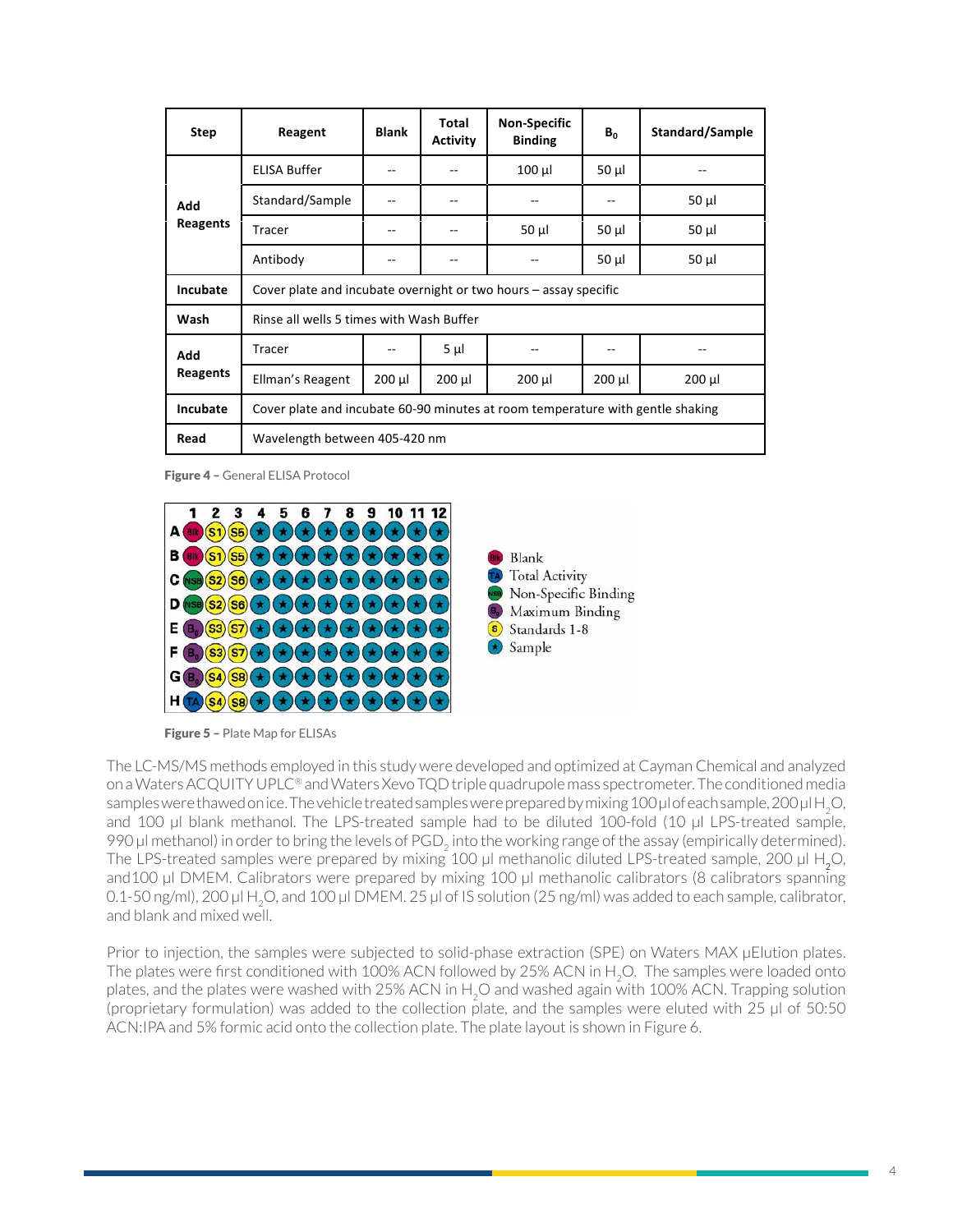

Figure 6 - Plate Map for LC-MS/MS Assays

### **RESULTS**

The results for the conditioned media are shown in Table 1. As expected, LPS treatment of the RAW 264.7 cells resulted in PG production and release into the media as observed by both assay methods. LTB<sub>4</sub> was not detected in any of the samples by either method and TXB<sub>2</sub> was only detected in the LPS-treated samples.

#### ELISAs

| <b>ELISAs</b>    |                |                  |                |                |                         |                                  |                  |
|------------------|----------------|------------------|----------------|----------------|-------------------------|----------------------------------|------------------|
| Sample           | $LTC4$ (pg/ml) | $LTB4$ (pg/ml)   | $PGD2$ (pg/ml) | $PGE2$ (pg/ml) | $PGF_{2\alpha}$ (pg/ml) | 6-keto PGF <sub>1a</sub> (pg/ml) | $TXB2$ (pg/ml)   |
| Vehicle 1        | 24.4           | Below LOQ        | 288.2          | 65.9           | 81.5                    | 45.8                             | Below LOQ        |
| Vehicle 2        | 52.0           | Below LOQ        | 170.2          | 44.5           | 43.2                    | Below LLOQ                       | Below LOQ        |
| Vehicle 3        | Below LOQ      | Below LOQ        | 353.6          | 83.2           | 85.1                    | 40.4                             | Below LOQ        |
| Average          | 38.2           | <b>Below LOQ</b> | 270.7          | 64.5           | 70.0                    | 43.1                             | <b>Below LOQ</b> |
| LPS <sub>1</sub> | 25.9           | Below LOQ        | 122.109.5      | 9,029.0        | 10,686.2                | Non-linear                       | Below LOQ        |
| LPS <sub>2</sub> | 60.7           | Below LOQ        | 117,127.4      | 11,052.9       | 9,116.7                 | Non-linear                       | 21.0             |
| LPS <sub>3</sub> | 94.2           | Below LOQ        | 113,539.6      | 8,926.7        | 9,610.1                 | Non-linear                       | 220.3            |
| Average          | 60.3           | <b>Below LOQ</b> | 117,592.2      | 9,669.5        | 9,804.3                 | >1,000                           | 120.6            |

#### LC-MS/MS Assay and the control of the control of the control of the control of the control of the control of the control of the control of the control of the control of the control of the control of the control of the cont

| <b>Sample</b>    |         | $\left  \text{LTC}_4 \left( \text{pg/ml} \right) \right $ LTB <sub>4</sub> (pg/ml) $\left  \text{PGD}_2 \left( \text{pg/ml} \right) \right $ |           | $PGE2$ (pg/ml) | $PGF_{2\alpha}$ (pg/ml) | 6-keto PGF <sub>1a</sub> (pg/ml) | $TXB2$ (pg/ml)   |
|------------------|---------|----------------------------------------------------------------------------------------------------------------------------------------------|-----------|----------------|-------------------------|----------------------------------|------------------|
| Vehicle 1        | $*12$   | <b>Below LOD</b>                                                                                                                             | 179.9     | $*42.3$        | $*57.5$                 | $*6.2$                           | <b>Below LOD</b> |
| Vehicle 2        | $*14$   | Below LOD                                                                                                                                    | 246.4     | $*37.0$        | $*50.2$                 | $*10.5$                          | <b>Below LOD</b> |
| Vehicle 3        | $*14.4$ | Below LOD                                                                                                                                    | 378.9     | $*65.4$        | $*54.8$                 | $*4.0$                           | <b>Below LOD</b> |
| Average          | 13.5    | <b>Below LOD</b>                                                                                                                             | 268.4     | 48.2           | 54.2                    | 6.9                              | <b>Below LOD</b> |
| LPS <sub>1</sub> | 64.5    | <b>Below LOD</b>                                                                                                                             | 122,052.5 | 9,671.9        | 8,105.2                 | 349.9                            | $*248.6$         |
| LPS <sub>2</sub> | 59.7    | Below LOD                                                                                                                                    | 93.520.5  | 9,453.3        | 8,125.8                 | 951.9                            | $*218.8$         |
| LPS <sub>3</sub> | 57.5    | <b>Below LOD</b>                                                                                                                             | 105,544.3 | 8,168.9        | 7,955.7                 | 1,101.9                          | 288.4            |
| Average          | 60.6    | <b>Below LOD</b>                                                                                                                             | 107,039.1 | 9,098.0        | 8,062.2                 | 801.2                            | 251.9            |

 **\*Values were below LOQ but above LOD and are extrapolated values.** 

Table 1 - Summary for Measurements of Seven Primary Eicosanoids in Conditioned Media by ELISA and LC-MS/MS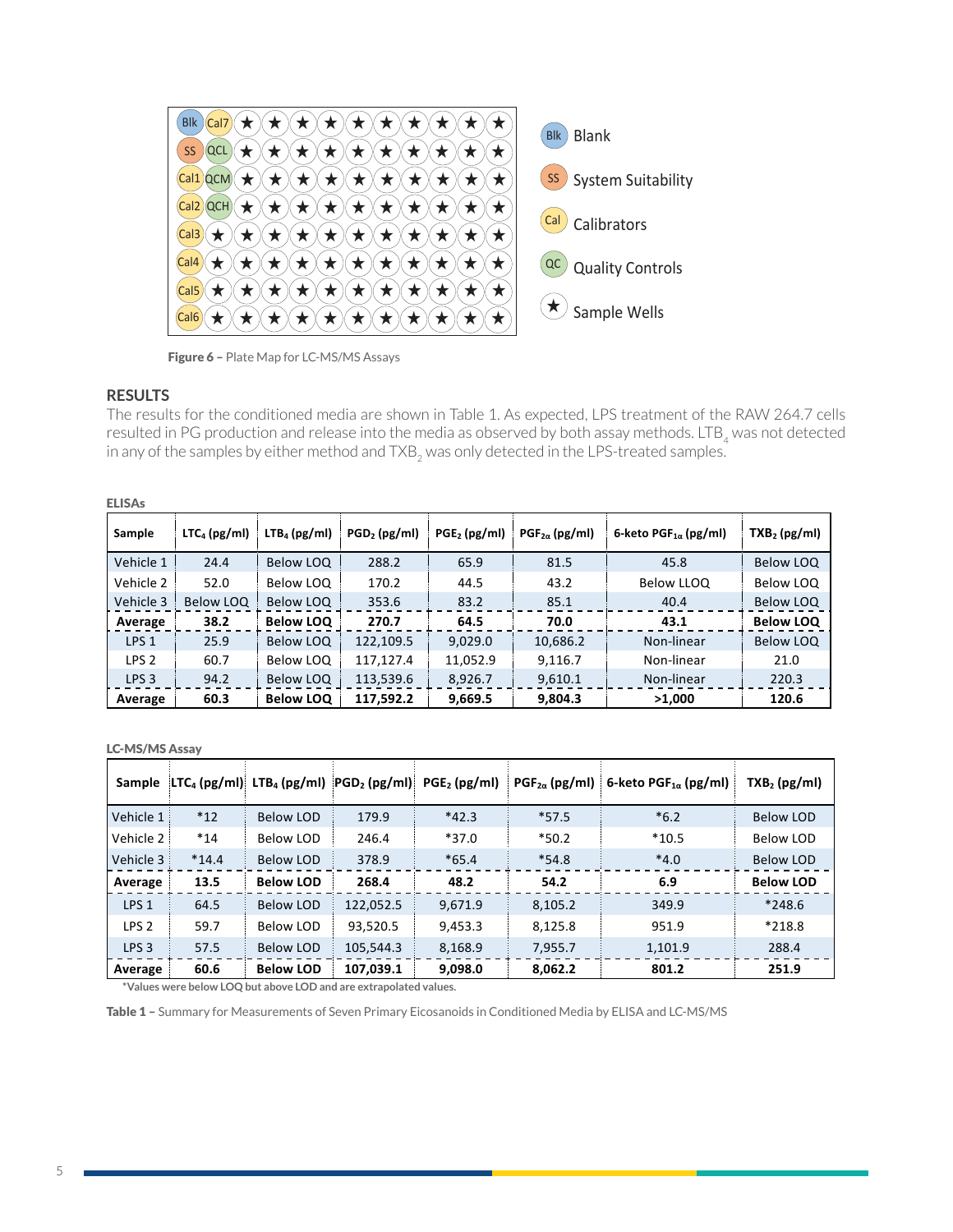The data obtained from both methods for LTC<sub>4</sub>, PGD<sub>2</sub>, PGE<sub>2</sub>, and PGF<sub>2a</sub> matched quite well. We were unable to obtain data with confidence by ELISA for 6-keto  $\mathsf{PGF}_{1\alpha}$  in the LPS-treated sample so the reported number is estimated. TXB<sub>2</sub> was not detected by either method in the control samples and non-linear in the ELISA. As noted in the table above, many of the values obtained with LC-MS/MS were below the LOQ (but above the LOD) of the assay. In some cases, adjusting the standard curve would allow accurate quantification of these analytes. In other cases, LC-MS/MS alone may not reach the desired sensitivity levels. It took approximately 1-2 hours to run each ELISA kit (7-14 hours total), and LC-MS/MS took approximately 2-3 hours total to complete.

The results for the mouse liver and lung samples are shown in Figure 7. The LC-MS/MS assay showed high levels of PGD<sub>2</sub> in mouse liver while PGD<sub>2</sub> was not detected as measured by ELISA<sup>1</sup>. PGE<sub>2</sub> was also significantly lower (about 2-fold) as measured by ELISA as compared to LC-MS/MS. In mouse lung, the data was comparable by both methods except for 6-keto PGF $_{\rm 1a}$ . The ELISA gave about 2-fold higher amounts of 6-keto PGF $_{\rm 1a}$ than LC-MS/MS.

Overall, the data are comparable between ELISA and LC-MS/MS. Further investigations are in progress to understand the observed differences between methods for the tissue samples, but it is evident that complex matrices can introduce significant variability between ELISA and LC-MS/MS.



**Figure 7** – Summary for Measurements of Seven Primary Eicosanoids in Mouse Liver and Mouse Lung by ELISA and LC-MS/MS

## **ANTIBODIES, IMMUNOASSAYS, AND MASS SPECTROMETRY**

Antibodies are getting a lot of bad press lately, mainly because researchers are finding irreproducible results when working with them (as an example, see Baker, M. Reproducibility crisis: Blame it on the antibodies. *Nature* **521(7552)**, 274-276). Antibodies can be useful tools for researchers, but they are not magical. The most common misconception about antibodies is that they have absolute specificity in any and all biological matrices and experimental conditions. Antibodies often cannot absolutely distinguish structurally related molecules. In addition, different batches of antibodies can have varying performance characteristics. The lack of proper assessment of the specificity and cross-reactivity for the application may be a primary source of variability.  $\overline{\phantom{a}}$  $\frac{1}{2}$ ,  $\frac{1}{2}$  +  $\frac{2}{10}$ , mitubodies carribe discitutibodis for researchers, but they are flotting in  $d_{\text{in}}$  distinguished at the distribution, different batches  $\frac{d}{dt}$  and  $\frac{d}{dt}$  are  $\frac{d}{dt}$  and  $\frac{d}{dt}$  and  $\frac{d}{dt}$  are  $\frac{d}{dt}$ 

Page **8** of **10**

<sup>&</sup>lt;sup>1</sup>This may be explained by the fact that the PGD<sub>2</sub> ELISA used was not tested prior to this study in tissue homogenates. Because PGD<sub>2</sub> is rapidly metabolized in vivo and forms adducts with proteins, this assay was developed to use with less complex samples such as in vitro PGD synthase reactions and conditioned media. We chose the  $PGD_2$  ELISA to assay all samples because it did not seem appropriate to use one assay type for the culture supernatants and a different assay for the tissue samples since the alternative assay would have necessitated processing the samples significantly differently than we did for the LC-MS/MS assay.